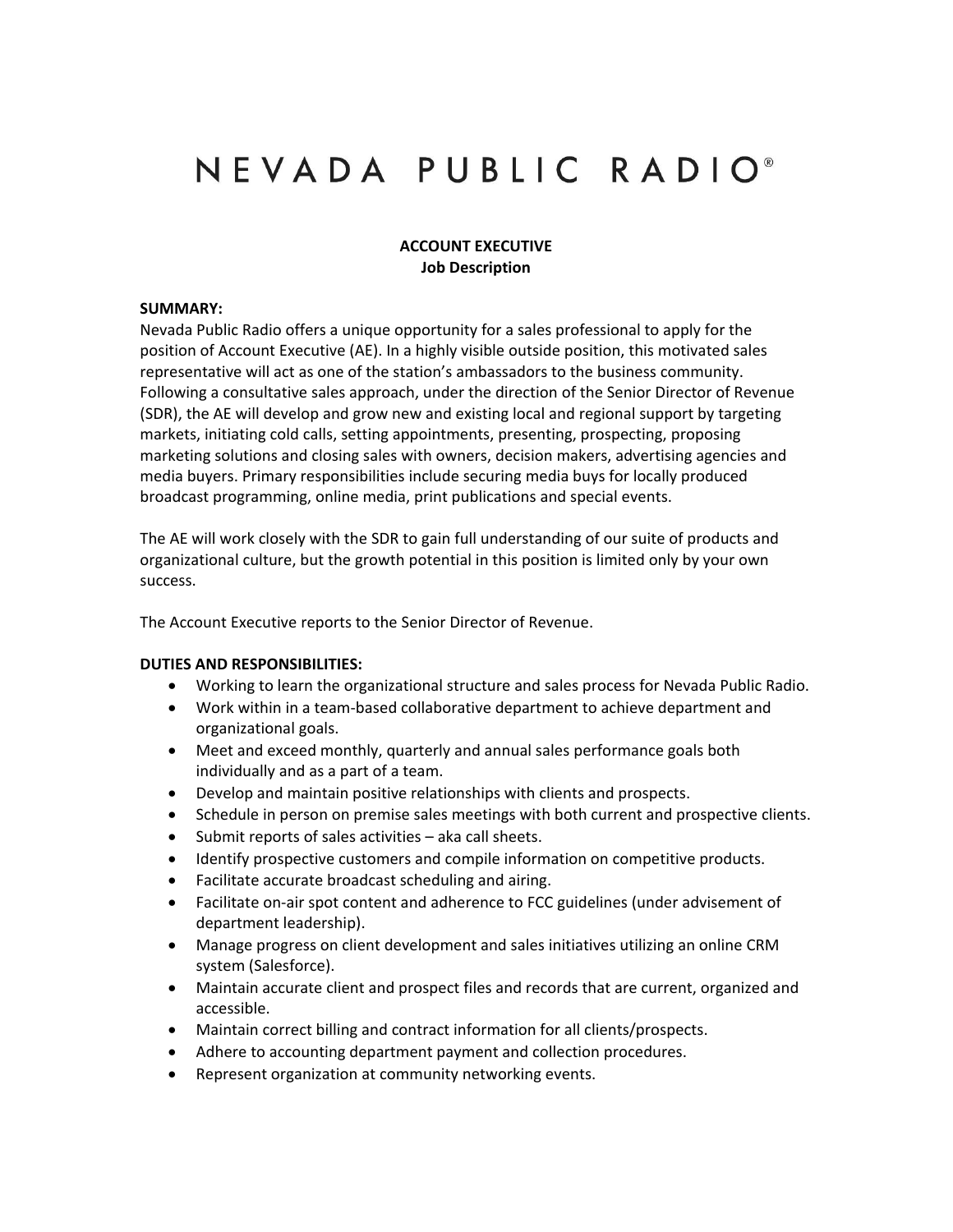- Understand and use broadcast research such as Arbitron and qualitative statistics such as Scarborough.
- Work towards an understanding of the unique nature of public radio to be able to effectively advocate for the products and services.
- Participate in organizational fundraising and community events as directed.
- Perform other job-related duties as assigned.

# **KNOWLEDGE, SKILLS, ABILITIES:**

This position will be evaluated based on demonstrating the following knowledge, skills and abilities in carrying out the duties assigned above:

- Strong written, oral and visual communications skills.
- Must be computer proficient—particularly in Excel and Word, and able to learn Marketron traffic software, and other media statistical software.
- Ability to identify, cultivate and maintain immediate and long-term business relationships with a large number of clients.
- Ability to project a professional and pleasant demeanor.
- Skilled in time management.
- Ability to actively contribute as a team member of the underwriting staff.
- Highly motivated and creative with knowledge of required marketing skills and a willingness to develop and learn through training.
- An understanding of and appreciation for advertising sales.

## **QUALIFICATIONS:**

- High School Graduate/GED and/or Associates Degree, Bachelor's Degree in a compatible field is a plus.
- Previous sales experience required.
- Driver's license and insured vehicle that can be used for station business.

## **PHYSICAL REQUIREMENTS:**

- Must be able to travel/drive
- Must be able to lift 15 pounds at times
- Must be able to sit at a desk for prolonged periods
- Must be able to sit or stand working on a computer
- Must be able to type, reach

## **FLSA CLASSIFICATION -** Exempt; salaried.

## **SALARY:**

Salary plus guaranteed commission, commensurate with experience, totaling \$65,000 - \$75,000 your first year. (top earners regularly break six figures)

- Uncapped Income Potential
- full-time, exempt position with comprehensive benefits package.